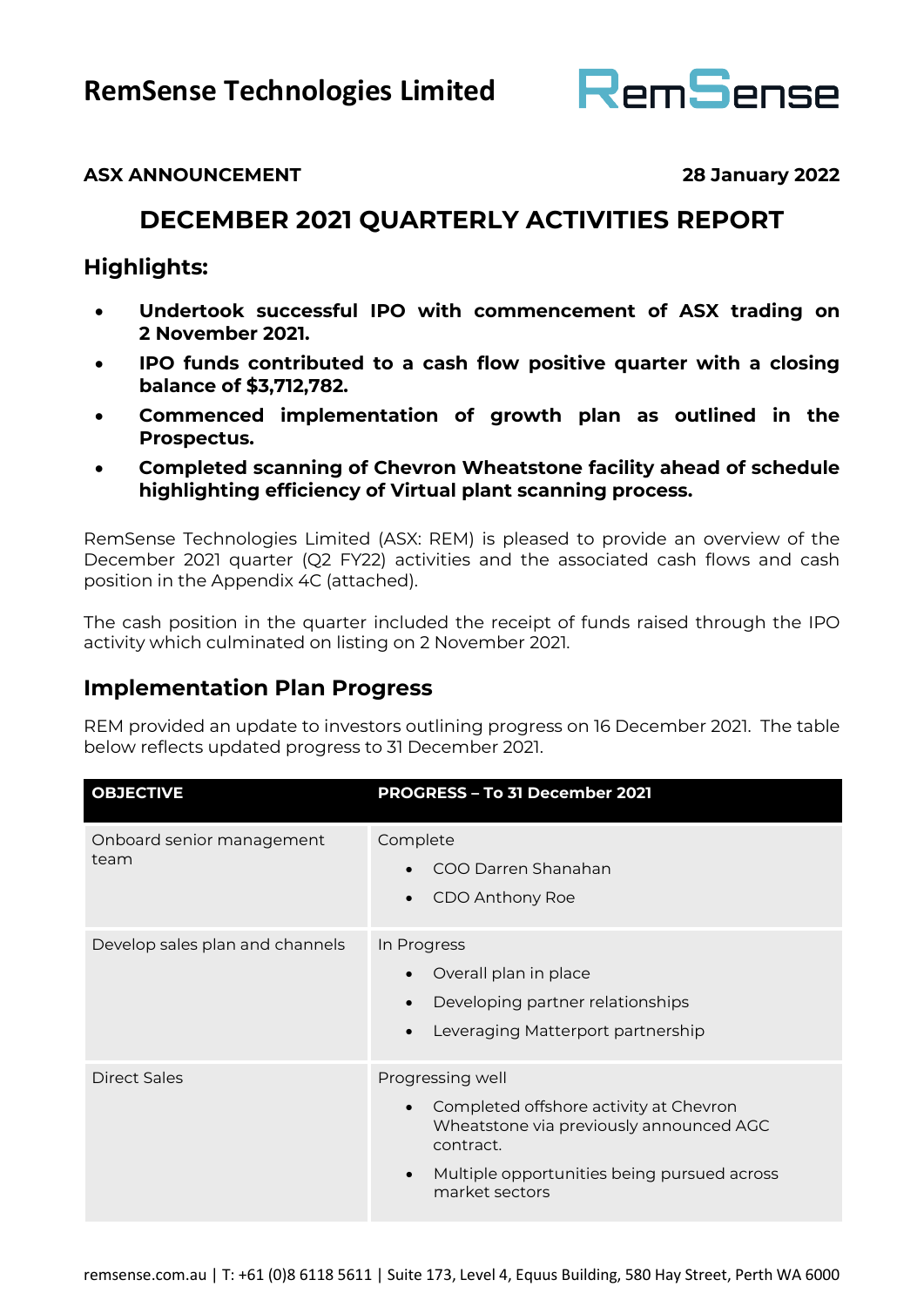### **ADDITIONAL APPENDIX 4C DISCLOSURES**

The following information is provided as required under ASX Listing Rule 4.7C that has not been disclosed in the body of the quarterly activities report.

#### ASX Listing Rule 4.7C.2

The "use of funds" statement in the prospectus covers two years from date of listing. The table below details a list of the total amount estimated in the prospectus by category, and the amount spent and invested up to the quarter ending 31 December 2021:

| <b>Allocation of funds</b>                                    | <b>Total</b><br>as per<br>\$'000 | <b>Actual to</b><br>prospectus 31-Dec-2021<br>\$'000 |
|---------------------------------------------------------------|----------------------------------|------------------------------------------------------|
| Business development and marketing                            | 2,100                            | 105                                                  |
| Product improvements and ongoing development of virtual plant | 500                              | וו                                                   |
| Expenses of the Offer                                         | 506                              | 485                                                  |
| Capital equipment for data collection and computing equipment | 500                              | 110                                                  |
| Working capital                                               | 1,796                            | 739                                                  |
|                                                               | 5.402                            | 1.450                                                |

The Group is on track to meet its business objectives that sit behind the "use of funds" statement.

#### ASX Listing Rule 4.7C.3

Payments to related parties totalling \$224,000 for the quarter, comprised:

- \$215,000 for director and key management personnel salaries and superannuation (including a director related party)); and
- \$9,000 for premises leased from a director.

#### For and on behalf of the Board of RemSense Technologies Limited

#### **Contacts**

|                                | <b>Media enquiries</b>          |
|--------------------------------|---------------------------------|
| Stephen Brown                  | Luke Forrestal                  |
| <b>Chief Executive Officer</b> | <b>GRA Partners Pty Limited</b> |
| steve.brown@remsense.com.au    | enquiries@grapartners.com.au    |
| +61 8 6118 5610                | +61 8 9223 0555                 |
|                                |                                 |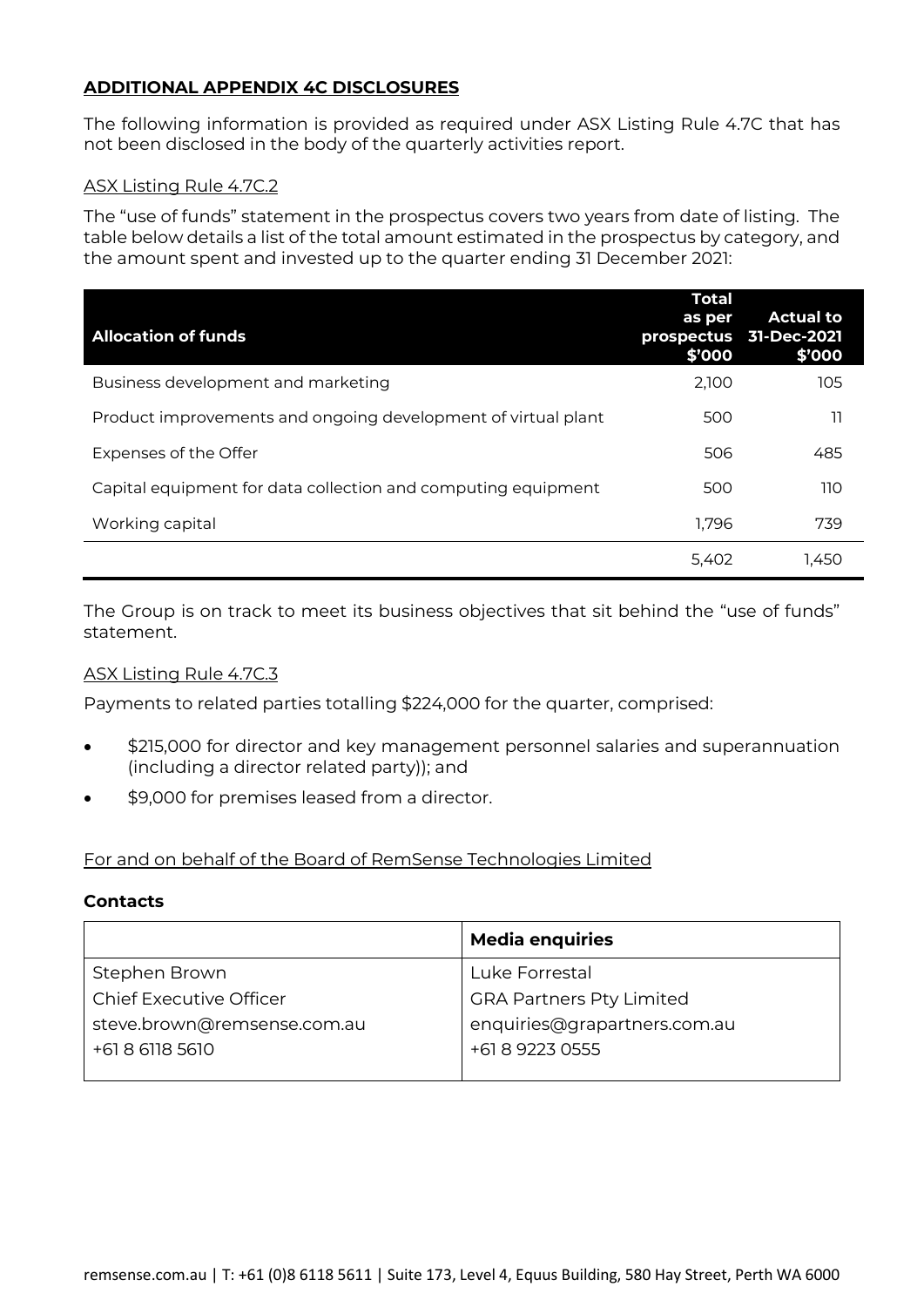# **Appendix 4C**

# **Quarterly cash flow report for entities subject to Listing Rule 4.7B**

#### **Name of entity**

RemSense Technologies Limited

**ABN Quarter ended ("current quarter")**

50 648 834 771 31 December 2021

|     | <b>Consolidated statement of cash flows</b>         | <b>Current quarter</b><br>\$A'000 | Year to date<br>$(6$ months)<br>\$A'000 |
|-----|-----------------------------------------------------|-----------------------------------|-----------------------------------------|
| 1.  | Cash flows from operating activities                |                                   |                                         |
| 1.1 | Receipts from customers                             | 1,256                             | 2,220                                   |
| 1.2 | Payments for                                        |                                   |                                         |
|     | research and development<br>(a)                     | (9)                               | (14)                                    |
|     | product manufacturing and operating<br>(b)<br>costs | (261)                             | (597)                                   |
|     | advertising and marketing<br>(c)                    | (60)                              | (88)                                    |
|     | leased assets<br>(d)                                |                                   |                                         |
|     | staff costs<br>(e)                                  | (983)                             | (1,613)                                 |
|     | (f)<br>administration and corporate costs           | (673)                             | (857)                                   |
| 1.3 | Dividends received (see note 3)                     |                                   |                                         |
| 1.4 | Interest received                                   |                                   |                                         |
| 1.5 | Interest and other costs of finance paid            | (1)                               | (9)                                     |
| 1.6 | Income taxes paid                                   |                                   |                                         |
| 1.7 | Government grants and tax incentives                | 12                                | 12                                      |
| 1.8 | Other (provide details if material)                 |                                   |                                         |
| 1.9 | Net cash from / (used in) operating<br>activities   | (719)                             | (946)                                   |

| 2.  | Cash flows from investing activities |       |      |
|-----|--------------------------------------|-------|------|
| 2.1 | Payments to acquire or for:          |       |      |
|     | entities<br>(a)                      |       |      |
|     | businesses<br>(b)                    |       |      |
|     | property, plant and equipment<br>(C) | (110) | 144) |
|     | investments<br>(d)                   |       |      |
|     | intellectual property<br>(e)         |       |      |
|     | other non-current assets             |       |      |

ASX Listing Rules Appendix 4C (17/07/20) Page 1 + See chapter 19 of the ASX Listing Rules for defined terms.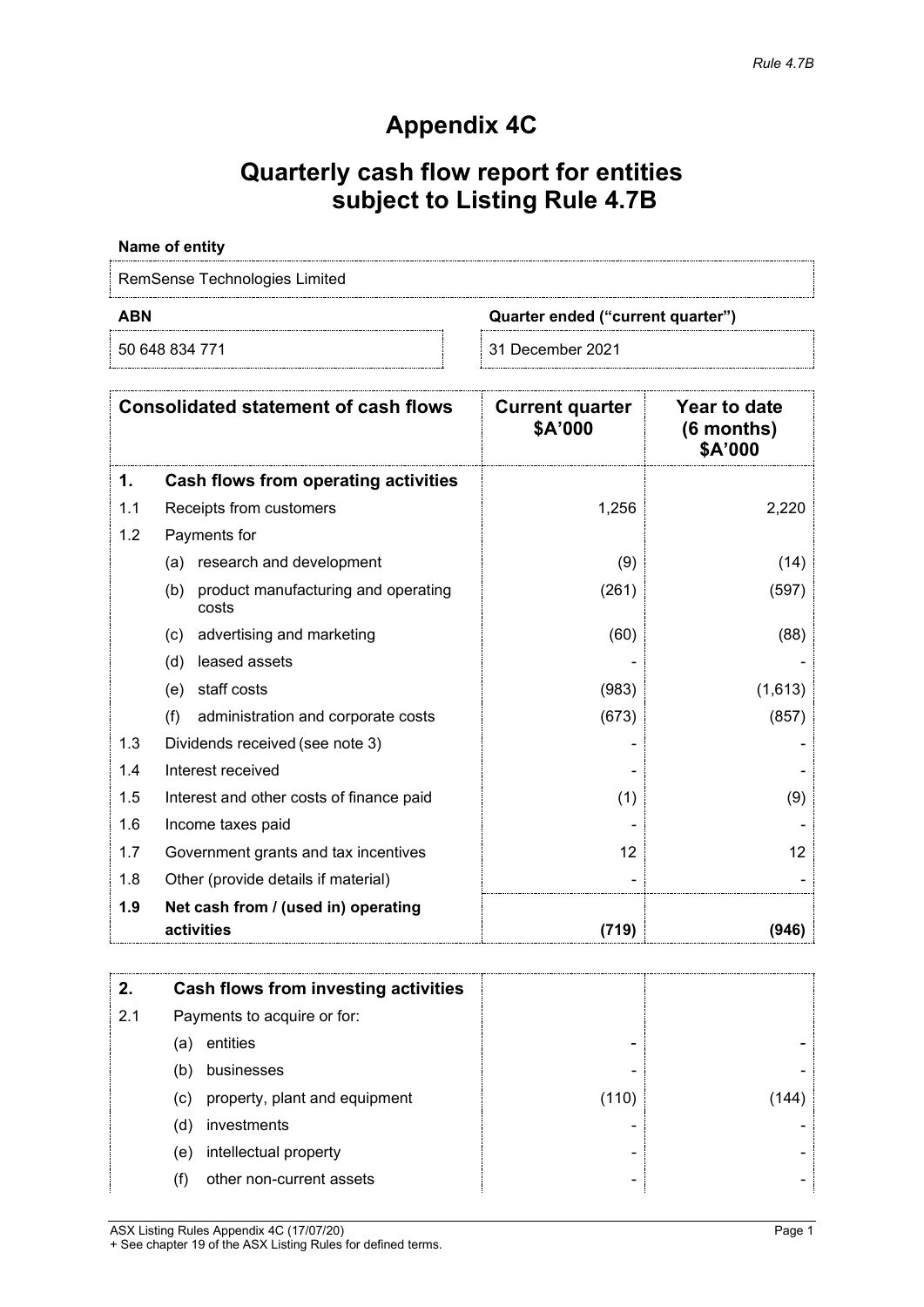|     | <b>Consolidated statement of cash flows</b>       | <b>Current quarter</b><br>\$A'000 | Year to date<br>$(6$ months)<br>\$A'000 |
|-----|---------------------------------------------------|-----------------------------------|-----------------------------------------|
| 2.2 | Proceeds from disposal of:                        |                                   |                                         |
|     | entities<br>(a)                                   |                                   |                                         |
|     | (b)<br>businesses                                 |                                   |                                         |
|     | property, plant and equipment<br>(c)              |                                   |                                         |
|     | (d)<br>investments                                |                                   |                                         |
|     | intellectual property<br>(e)                      |                                   |                                         |
|     | (f)<br>other non-current assets                   |                                   |                                         |
| 2.3 | Cash flows from loans to other entities           |                                   |                                         |
| 2.4 | Dividends received (see note 3)                   |                                   |                                         |
| 2.5 | Other (provide details if material)               |                                   |                                         |
| 2.6 | Net cash from / (used in) investing<br>activities | (110)                             |                                         |

| 3.   | <b>Cash flows from financing activities</b>                                                   |       |       |
|------|-----------------------------------------------------------------------------------------------|-------|-------|
| 3.1  | Proceeds from issues of equity securities<br>(excluding convertible debt securities)          | 5,000 | 5,000 |
| 3.2  | Proceeds from issue of convertible debt<br>securities                                         |       |       |
| 3.3  | Proceeds from exercise of options                                                             |       |       |
| 3.4  | Transaction costs related to issues of<br>equity securities or convertible debt<br>securities | (314) | (375) |
| 3.5  | Proceeds from borrowings                                                                      | 100   | 100   |
| 3.6  | Repayment of borrowings                                                                       | (399) | (420) |
| 3.7  | Transaction costs related to loans and<br>borrowings                                          |       |       |
| 3.8  | Dividends paid                                                                                |       |       |
| 3.9  | Other (lease liabilities right of use assets)                                                 | (8)   | (35)  |
| 3.10 | Net cash from / (used in) financing<br>activities                                             | 4,379 | 4.270 |

|     | Net increase / (decrease) in cash and<br>cash equivalents for the period |       |      |
|-----|--------------------------------------------------------------------------|-------|------|
| 4.1 | Cash and cash equivalents at beginning of<br>period                      | 163   | 533. |
| 4.2 | Net cash from / (used in) operating<br>activities (item 1.9 above)       | (719) |      |
| 4.3 | Net cash from / (used in) investing activities<br>(item 2.6 above)       | (110  |      |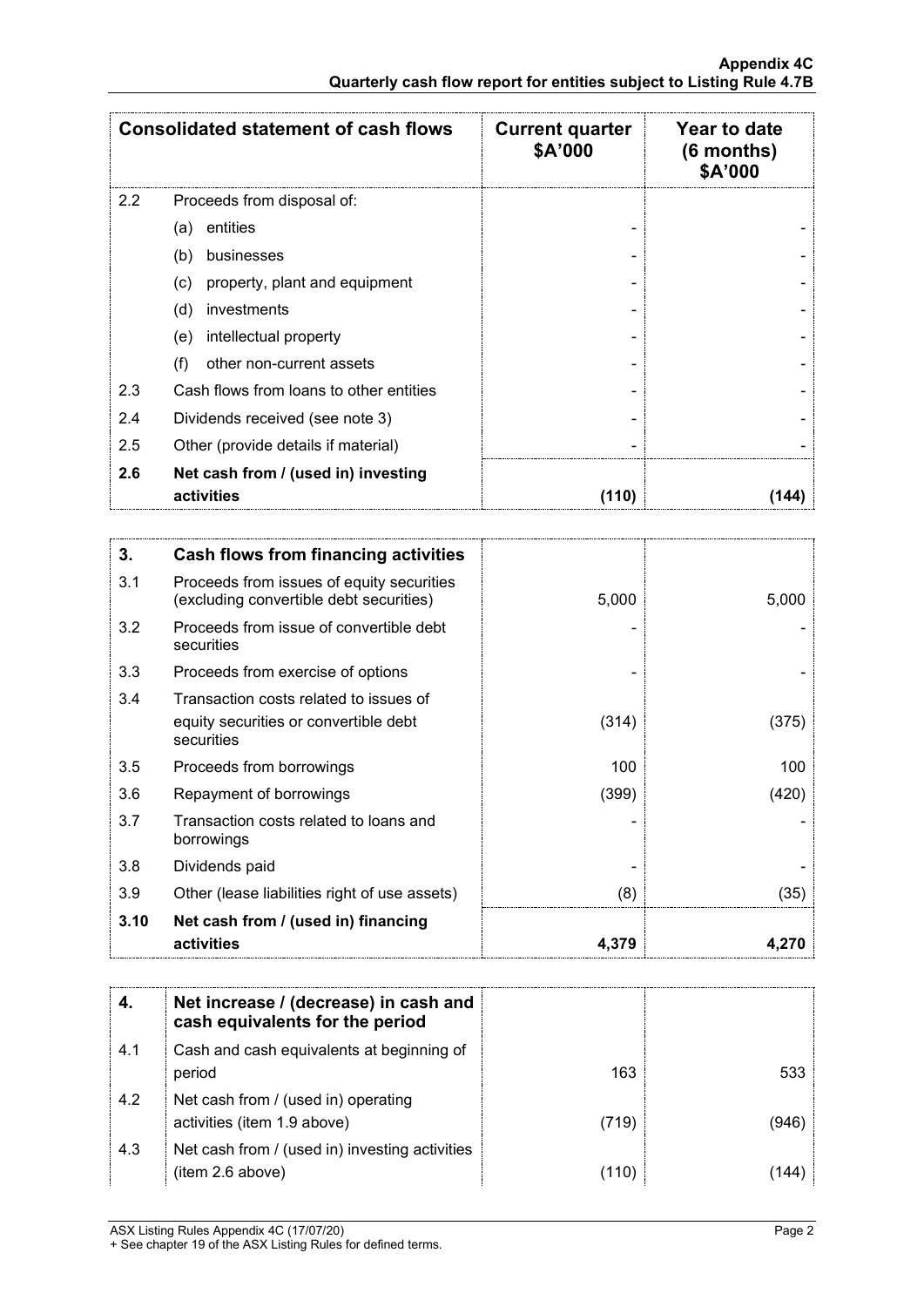|     | <b>Consolidated statement of cash flows</b>                         | <b>Current quarter</b><br>\$A'000 | Year to date<br>(6 months)<br>\$A'000 |
|-----|---------------------------------------------------------------------|-----------------------------------|---------------------------------------|
| 4.4 | Net cash from / (used in) financing activities<br>(item 3.10 above) | 4.379                             |                                       |
| 4.5 | Effect of movement in exchange rates on<br>cash held                |                                   |                                       |
| 4.6 | Cash and cash equivalents at end of<br>period                       |                                   |                                       |

| 5.  | Reconciliation of cash and cash<br>equivalents<br>at the end of the quarter (as shown in the<br>consolidated statement of cash flows) to the<br>related items in the accounts | <b>Current quarter</b><br>\$A'000 | <b>Previous quarter</b><br>\$A'000 |
|-----|-------------------------------------------------------------------------------------------------------------------------------------------------------------------------------|-----------------------------------|------------------------------------|
| 5.1 | Bank balances                                                                                                                                                                 | 1.213                             | 163                                |
| 5.2 | Call deposits                                                                                                                                                                 | 2,500                             |                                    |
| 5.3 | <b>Bank overdrafts</b>                                                                                                                                                        |                                   |                                    |
| 5.4 | Other (provide details)                                                                                                                                                       |                                   |                                    |
| 5.5 | Cash and cash equivalents at end of<br>quarter (should equal item 4.6 above)                                                                                                  | 3.713                             |                                    |

| 6.                                                                                                                                                          | Payments to related parties of the entity and their<br>associates                           | <b>Current quarter</b><br><b>\$A'000</b> |
|-------------------------------------------------------------------------------------------------------------------------------------------------------------|---------------------------------------------------------------------------------------------|------------------------------------------|
| 6.1                                                                                                                                                         | Aggregate amounts of payments to related parties and their<br>associates included in item 1 |                                          |
| 62                                                                                                                                                          | Aggregate amounts of payments to related parties and their<br>associates included in item 2 |                                          |
| Note: if any amounts are shown in items 6.1 or 6.2, your quarterly activity report must include a description of, and an<br>explanation for, such payments. |                                                                                             |                                          |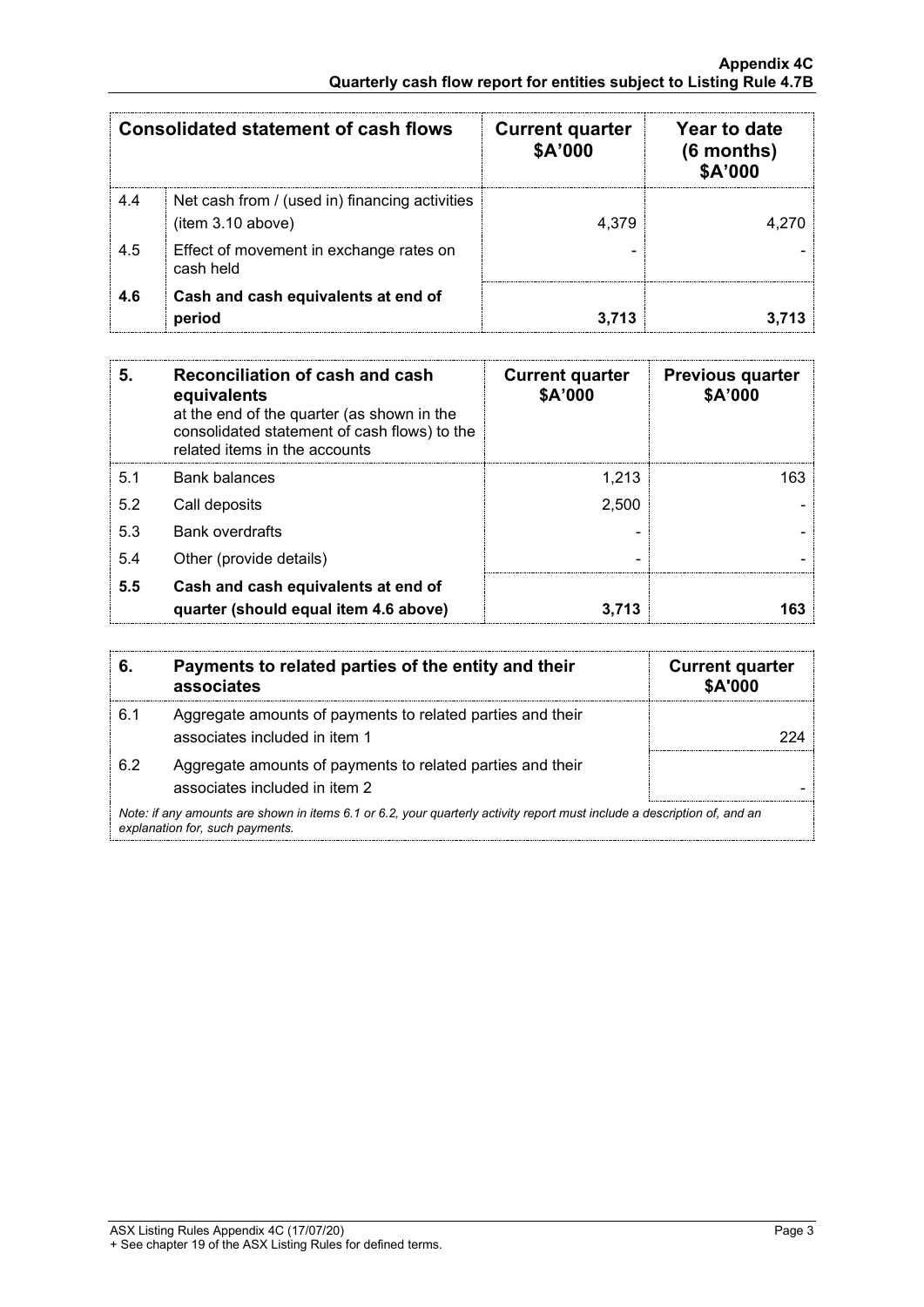| 7.  | <b>Financing facilities</b><br>Note: the term "facility' includes all forms of financing<br>arrangements available to the entity.<br>Add notes as necessary for an understanding of the<br>sources of finance available to the entity.                                                                                                               | <b>Total facility</b><br>amount at quarter<br>end<br>\$A'000 | Amount drawn at<br>quarter end<br>\$A'000 |
|-----|------------------------------------------------------------------------------------------------------------------------------------------------------------------------------------------------------------------------------------------------------------------------------------------------------------------------------------------------------|--------------------------------------------------------------|-------------------------------------------|
| 7.1 | Loan facilities                                                                                                                                                                                                                                                                                                                                      |                                                              |                                           |
| 7.2 | Credit standby arrangements                                                                                                                                                                                                                                                                                                                          |                                                              |                                           |
| 7.3 | Other (please specify)                                                                                                                                                                                                                                                                                                                               |                                                              |                                           |
| 7.4 | <b>Total financing facilities</b>                                                                                                                                                                                                                                                                                                                    |                                                              |                                           |
| 7.5 | Unused financing facilities available at quarter end                                                                                                                                                                                                                                                                                                 |                                                              |                                           |
| 7.6 | Include in the box below a description of each facility above, including the lender, interest<br>rate, maturity date and whether it is secured or unsecured. If any additional financing<br>facilities have been entered into or are proposed to be entered into after quarter end,<br>include a note providing details of those facilities as well. |                                                              |                                           |
|     |                                                                                                                                                                                                                                                                                                                                                      |                                                              |                                           |

| 8.  |                                                                                                                                                                                                                                 | Estimated cash available for future operating activities  | \$A'000 |
|-----|---------------------------------------------------------------------------------------------------------------------------------------------------------------------------------------------------------------------------------|-----------------------------------------------------------|---------|
| 8.1 |                                                                                                                                                                                                                                 | Net cash from / (used in) operating activities (item 1.9) | (719)   |
| 8.2 |                                                                                                                                                                                                                                 | Cash and cash equivalents at quarter end (item 4.6)       | 3,713   |
| 8.3 | Unused finance facilities available at quarter end (item 7.5)                                                                                                                                                                   |                                                           |         |
| 8.4 |                                                                                                                                                                                                                                 | Total available funding (item $8.2 +$ item $8.3$ )        | 3,713   |
| 8.5 | Estimated quarters of funding available (item 8.4 divided by<br>item 8.1)                                                                                                                                                       |                                                           | 5.16    |
|     | Note: if the entity has reported positive net operating cash flows in item 1.9, answer item 8.5 as "N/A". Otherwise, a<br>figure for the estimated quarters of funding available must be included in item 8.5.                  |                                                           |         |
| 8.6 | If item 8.5 is less than 2 quarters, please provide answers to the following questions:                                                                                                                                         |                                                           |         |
|     | 8.6.1<br>Does the entity expect that it will continue to have the current level of net operating<br>cash flows for the time being and, if not, why not?                                                                         |                                                           |         |
|     | Answer:<br>N/A                                                                                                                                                                                                                  |                                                           |         |
|     | 8.6.2<br>Has the entity taken any steps, or does it propose to take any steps, to raise further<br>cash to fund its operations and, if so, what are those steps and how likely does it<br>believe that they will be successful? |                                                           |         |
|     | Answer:                                                                                                                                                                                                                         |                                                           |         |
|     | N/A                                                                                                                                                                                                                             |                                                           |         |
|     | 8.6.3<br>Does the entity expect to be able to continue its operations and to meet its business<br>objectives and, if so, on what basis?                                                                                         |                                                           |         |
|     | Answer:<br>N/A                                                                                                                                                                                                                  |                                                           |         |
|     | Note: where item 8.5 is less than 2 quarters, all of questions 8.6.1, 8.6.2 and 8.6.3 above must be answered.                                                                                                                   |                                                           |         |